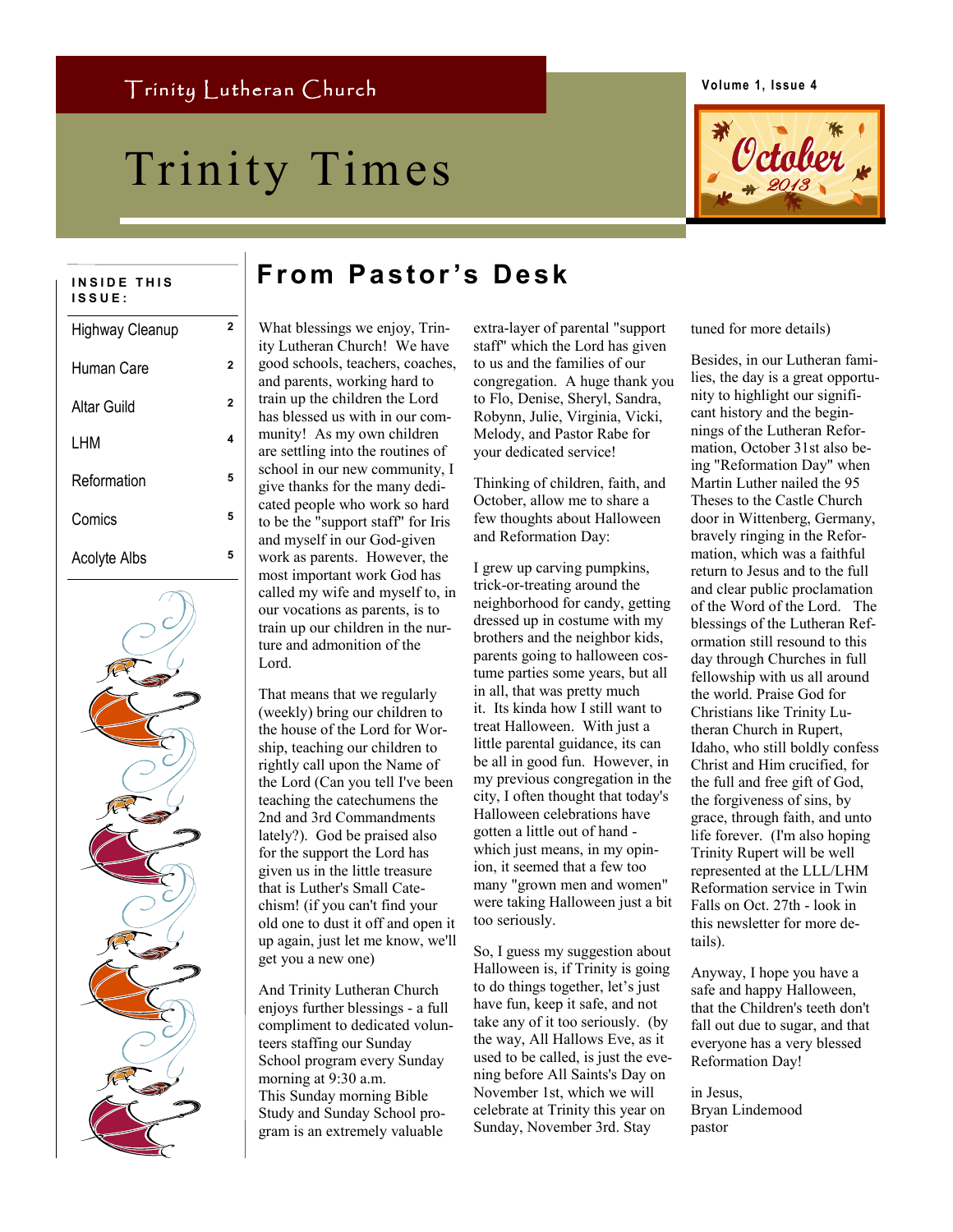



[Autumn is a](http://www.brainyquote.com/quotes/quotes/a/albertcamu107639.html)  [second spring](http://www.brainyquote.com/quotes/quotes/a/albertcamu107639.html)  [when every leaf is](http://www.brainyquote.com/quotes/quotes/a/albertcamu107639.html)  [a flower.](http://www.brainyquote.com/quotes/quotes/a/albertcamu107639.html) —**[Albert Camus](http://www.brainyquote.com/quotes/authors/a/albert_camus.html)**



## **Highw ay Cleanup**

Quite a few years ago, Trinity Lutheran Church adopted a stretch of highway via the Adopt-a-Highway program. Our adopted territory is the section of Highway 25 between the KOA (where Hwy

25 and I-84 intersect at exit 216) and the river.

Each fall, members of Trinity's congregation get together to tidy up our adopted stretch. This fall, our scheduled Highway

Cleanup day is October 26th.

Folks wishing to spruce up our piece of highway should meet at the church at 11:00 AM. We ask that everybody



brings a pair of work gloves to protect their hands.

Garbage bags and Brightly colored safety vests will be provided. We also ask that children be left at home for their safety.

Come and join us on Saturday the 26th! It will be a time of fun, fellowship, and service. Colleen Parkin heads up the operation and can answer any questions. Hope to see you there!

#### **Trinity to Form Human Care Committee**

Trinity is forming a committee dedicated to mercy ministries within the congregation, within the Mini-Cassia Community, and the world at large.

While the exact details are yet to be determined, possible tasks would include: review and partial oversight of disbursement of Good Samaritan Funds, leading the congregation in mercy projects, serving funeral meals, and caring for the bereaved and crisis-stricken.

On November 3rd, there will be a meeting after church in the Multi-Purpose Room to discuss possibilities and make organizational decisions. There is also a sign up sheet on the table in the narthex.

#### **A l t a r G u i l d**

Trinity has been blessed with a beautiful sanctuary and many hands to make light work of the odd jobs which make services run smoothly on Sunday mornings. We are in need of a few more hands to help with dressing of the altar.

For a number of years, the members of Dorcas Society have been handling these important tasks and now it is time to involve all members of the congregation by forming a congregational Altar Guild instead. Members of the Altar Guild would be responsible for changing paraments and banners on a seasonal basis, cleaning altar linens and

communion ware, and ensuring that flowers are available and placed on the altar each Sunday morning.

If you are interested in serving the church in this capacity, please sign up to be on the Altar Guild today. There is a sign up sheet available on the table in the narthex.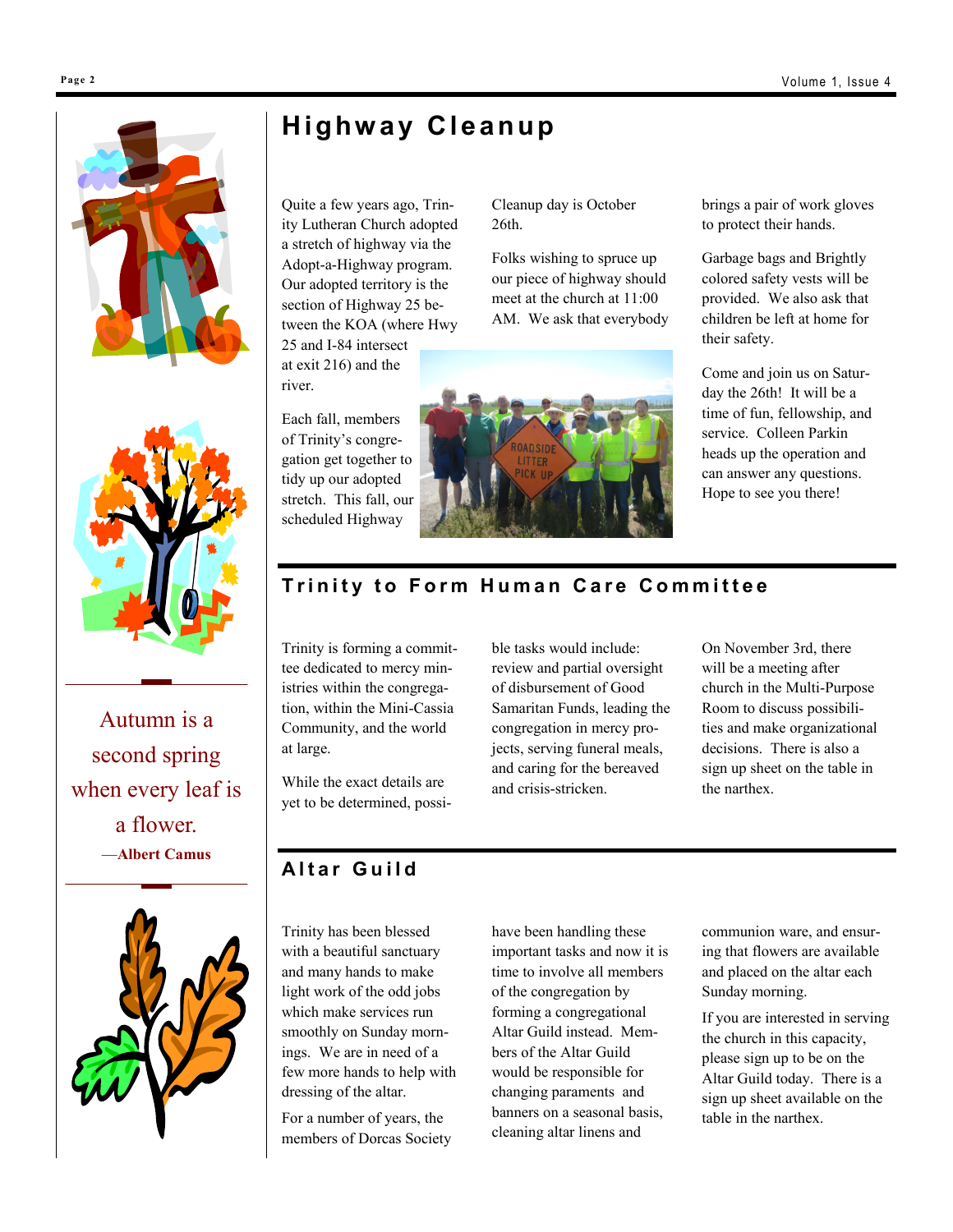## **Reformation at the Roper**

Lutheran Laymen's League and Lutheran Hour Ministries are hosting a Reformation Worship Program at the Roper Auditorium on October 27th at 4:00 in the afternoon.

Their guest speaker is Rev. Ken Klaus, speaker emeritus of **The Lutheran Hour®** radio program. He writes and records sermons for The Lutheran Hour, writes and edits Lutheran Hour Ministries' daily devotions, records Bible studies and

other video clips for the LHM **Men's NetWork** (an online men's ministry resource), and represents Lutheran Hour Ministries at speaking engagements across the country. He previously served as speaker of The Lutheran Hour from 2002 until his retirement in 2012.

Pastor Klaus has published many works, including volumes one and two of Stories from *The Lutheran Hour - A Changeless Christ in a Changing World* and two

prayer books. Currently he is writing daily devotions available via email from Lutheran Hour Ministries that speak to readers with the holiness of God in the here and now.

Come worship with fellow Magic Valley Lutherans and hear Pastor Klaus speak at the Reformation Program. It promises to be an awesome evening.







The Back Pew - Jeff Larson

The Apprentice (eternity edition) Jesus said... I saw Satan fall like lightning<br>from Heaven, Luke 10:18

The Back Pew - Jeff Larson



Food, water, toys, & shelter provided by the master,<br>BLESSED BEYOND HIS DREAMS, Hey, and that dog has<br>it pretty good too, P: 23, Mt 7:11, 10:29-31, Lu 11:13

**New Acolyte Albs!** 

Trinity will soon be purchasing new acolyte robes. Our current acolyte robes are quite old and are quickly wearing out. This time around, a new style has been chosen. Rather than continuing with the red cassock and white cotta as we have had for many years, we will be switching to a white alb

with cincture, similar to the robe that pastors wear (see picture at right). Two robes in each available size will be purchased so that we will always have albs to accommodate our acolytes on Sunday mornings.

If you would like to donate funds to defray the cost of

the new albs, please prayerfully consider allocating a portion of your offering to this project. Just jot down on your offering envelope how much you would like to gift to "Acolyte Albs."